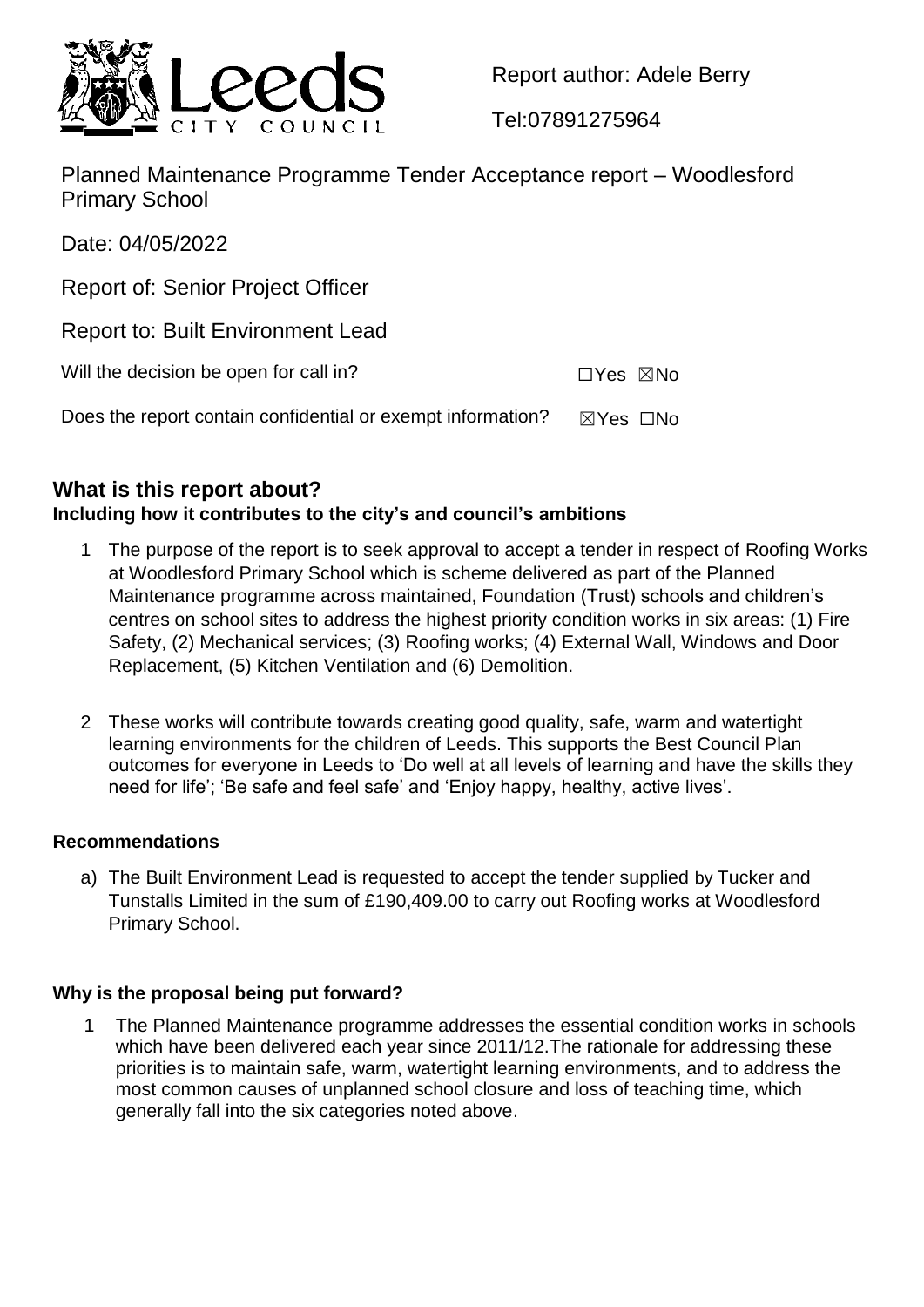| What impact will this proposal have? |                                   |      |     |  |
|--------------------------------------|-----------------------------------|------|-----|--|
|                                      | <b>Wards Affected: Rothwell</b>   |      |     |  |
|                                      | Have ward members been consulted? | lYes | ⊠No |  |

2 The works will be carried out during the 2022 school summer holiday period, due to the extent of the works required and the length of tender process. It may also be necessary to either commence large projects in advance of the summer holiday period, or for completion to take place after the holidays – where this is the case, schools will be fully consulted and plans put in place to ensure that the contractor's set-up is suitable for an operational school environment.

### **What consultation and engagement has taken place?**

- Works identified across four of the six elements of work will not require planning approval; however some of the external wall, window and door replacements and Kitchen Ventilation works may require planning approval with the appropriate statutory consultation. Early dialogue with Planning Officers will take place to ensure that sufficient time is allowed to submit a planning application in advance of works commencing on site.
- 4 There will be no impact on the community requiring engagement or consultation, however under circumstances whereby work is required to be undertaken outside of normal working hours in order to maintain programme, for example where there has been a period of inclement weather which has caused delay to completion and requires additional weekend working to pull back the programme we will then ensure that local residents are informed.
- 5 Once approval is given, Ward Members will be informed of the schools in the respective wards where works will be commissioned, and the proposed programme carried out.

#### **What are the resource implications?**

- 6 The overall construction design and costs were the subject of a report which was approved by the Director of Children and Families on 26th April 2021. This approval was for a package of works to address priority 1 building condition issues across a number of schools, of which Woodlesford Primary School is one and will be fully funded by the local authority.
- 7 A price only tender exercise was undertaken using a list of contractors from the government database Construction line.
- 8 The tenders were evaluated on a 100% price basis and they have been checked and prices validated by The Council's procurement team along with the Council's design consultant partner NPS Leeds Ltd who have confirmed that the tender submitted by Tucker and Tunstalls Limited in the sum of £190,409.00 represents value for money. The Work will be carried out by Tucker and Tunstalls Limited in accordance with (CPR) Contract Procedure Rules.
- 9 The tenderer with the lowest price was given the highest score available for price and the others were given a reduced score based on calculating the percentage difference between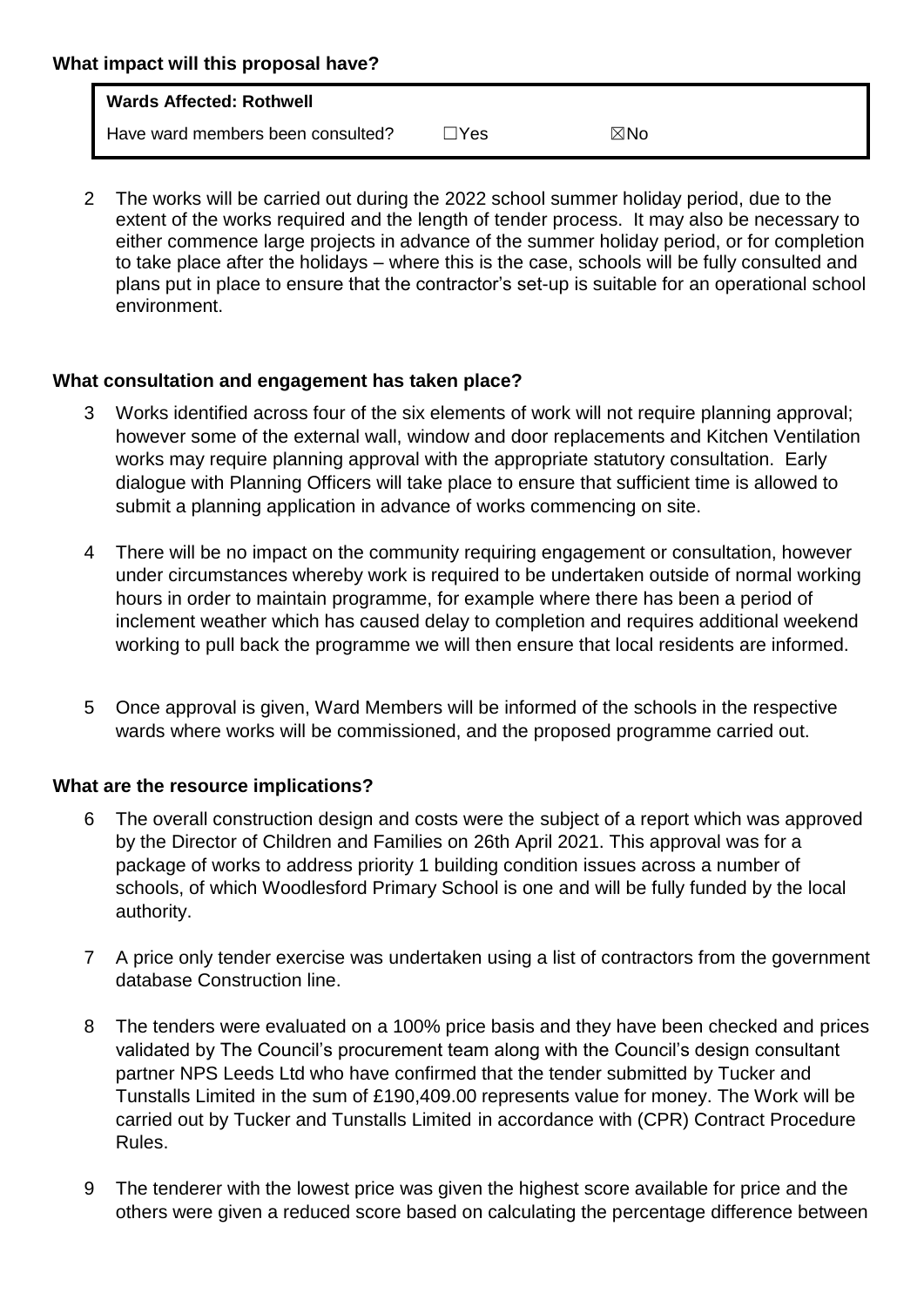their price and the lowest price and then deducting this percentage from the maximum score.

10 NPS have confirmed in their Tender Evaluation report that the tender submitted is arithmetically correct and that the costs are in line with the pre-tender estimate. This report seeks approval to award works to the above-mentioned contractor for the provision of Roofing works at Woodlesford Primary School.

#### **What are the legal implications?**

- 11 Appendix 1 of this report has been marked as confidential under Access to Information Procedure Rules 10.4 (3) on the basis that it contains information relating to the financial or business affairs of any particular person (including the authority holding that information) which, if disclosed to the public, would, or would be likely to prejudice the commercial interests of that person or of the Council.
- 12 This is a Significant Operational Decision and is not subject to Call In.

### **What are the key risks and how are they being managed?**

- 13 Operational risk will be addressed by effective use of CDM Regulations, close supervision of contractors on site and continual liaison with schools identified in the main programmes.
- 14 Particular concerns with regard to asbestos will be identified by undertaking appropriate surveys prior to work commencing. Removal of asbestos will be undertaken, as required, out of school hours with suitably qualified specialists being appointed to carry out works, and to undertake testing to current legislative standards with full notification to the Health and Safety Executive.
- 15 These procedures will ensure the highest possible standards and control measures in relation to Health & Safety relating to all occupants and contractors at each school site.
- 16 A programme level risk log has been maintained throughout the project and escalation is via the Programme Manager. A programme Dashboard Report will be submitted to the Programme Risk and Control Group on a monthly basis between June and September to ensure that progress, risks and issues are monitored outside of the project team.

#### **Does this proposal support the council's 3 Key Pillars?**

**⊠Inclusive Growth 2 ⊠Health and Wellbeing 7 SClimate Emergency** 

- 17 Contractors are encouraged to recycle all redundant materials and construction waste that are removed from site wherever possible.
- 18 Where the Internal Service Provider is unable to resource the works, consideration is given to the contractor's locality during the selection process, in order to reduce the impact due to excessive travel distances
- 19 Officers within the Built Environment Team continue to consult with the Sustainable Energy Unit to maximise, wherever possible, the opportunities for incorporating carbon reduction technologies within all projects.
- 20 The works supports the Council's Health and Wellbeing plan by ensuring children have a safe and watertight learning environment.

#### **Options, timescales and measuring success**